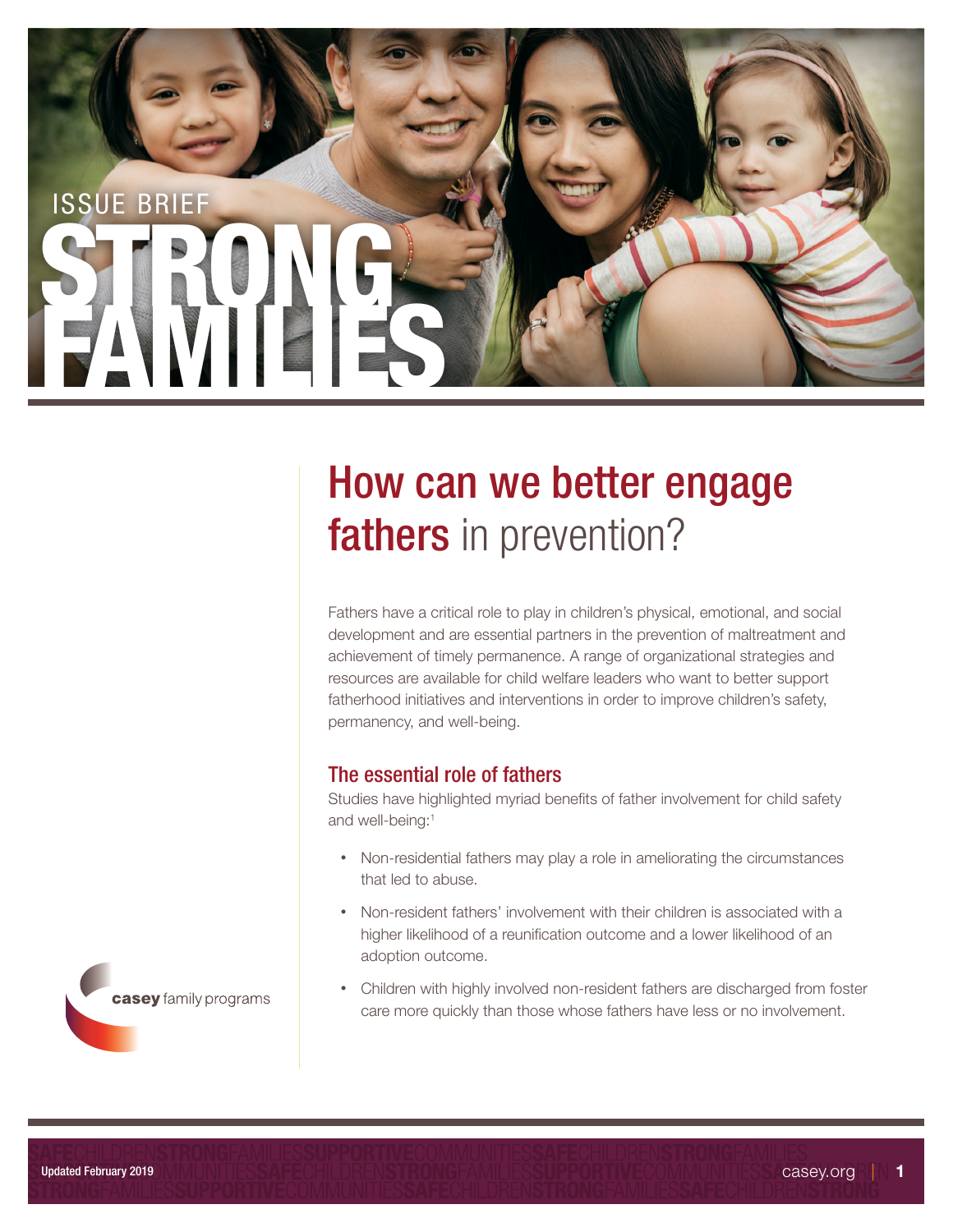• For children who are reunited with a parent, usually their mother, higher levels of non-resident father involvement are associated with a substantially lower likelihood of subsequent maltreatment allegations.

Having an involved father:<sup>2</sup>

- Lets a child know that he/she is loved
- Helps a child learn important life skills
- Provides a child with greater financial resources
- Lowers a child's chances for early sexual activity
- Provides a child with a positive male role model
- Lowers a child's chances for school failure
- Provides a child with emotional support
- Lowers a child's chances for juvenile delinquency
- Enhances a child's self-esteem
- Lowers a child's chances for adult criminality
- Enhances a child's intellectual development
- Provides a child with a sense of physical and emotional security
- Provides a child with guidance and discipline
- Facilitates a child's moral development
- Gives a child someone to play with
- Promotes a healthy gender identity in a child
- Provides a child with someone to talk to when he/she has questions
- Provides a child with an alternative perspective on life

Too often, however, child-serving systems discount the importance of fathers' involvement in the lives of their children, treating payment of child support as the fathers' only critical responsibility and method of connection. Even as initiatives and investments designed to build protective factors among children have grown, father-specific programs and resources have continued to be developed at the margins, if at all.<sup>3</sup>

While financial support is important, data show that outcomes for children improve not by virtue of financial support alone, but also through high-quality relationships and safe and healthy interactions between fathers and children.<sup>2</sup> Engaging fathers and connecting them with the right kinds of services and supports can directly impact the way fathers contribute to their child's development, yet there are a number of issues that impact men's experiences across multiple systems and influence their ability and willingness to engage in meaningful and consistent ways.4 These potential barriers include:

- 1. Child welfare professional and systemic bias (e.g., case names reflect mother);
- 2. Overburdened workers who may be hesitant to take the time to locate and involve non-custodial fathers;

Building a 21st century child welfare system means we are all in the same boat, paddling together in the same direction, and we finally reach the far shore – with wise intention and kindness to all families, including the full engagement and respect of fathers in the process.

> $-$  JEREMIAH DONIER. CONSTITUENT CONSULTANT, CASEY FAMILY PROGRAMS' BIRTH PARENT ADVISORY COMMITTEE MEMBER, BIRTH FATHER WINNER, 2019 CASEY EXCELLENCE FOR CHILDREN AWARDS, [WWW.CASEY.](http://www.casey.org/ceca-2019/) ORG/CEC A-2 0 1 9 /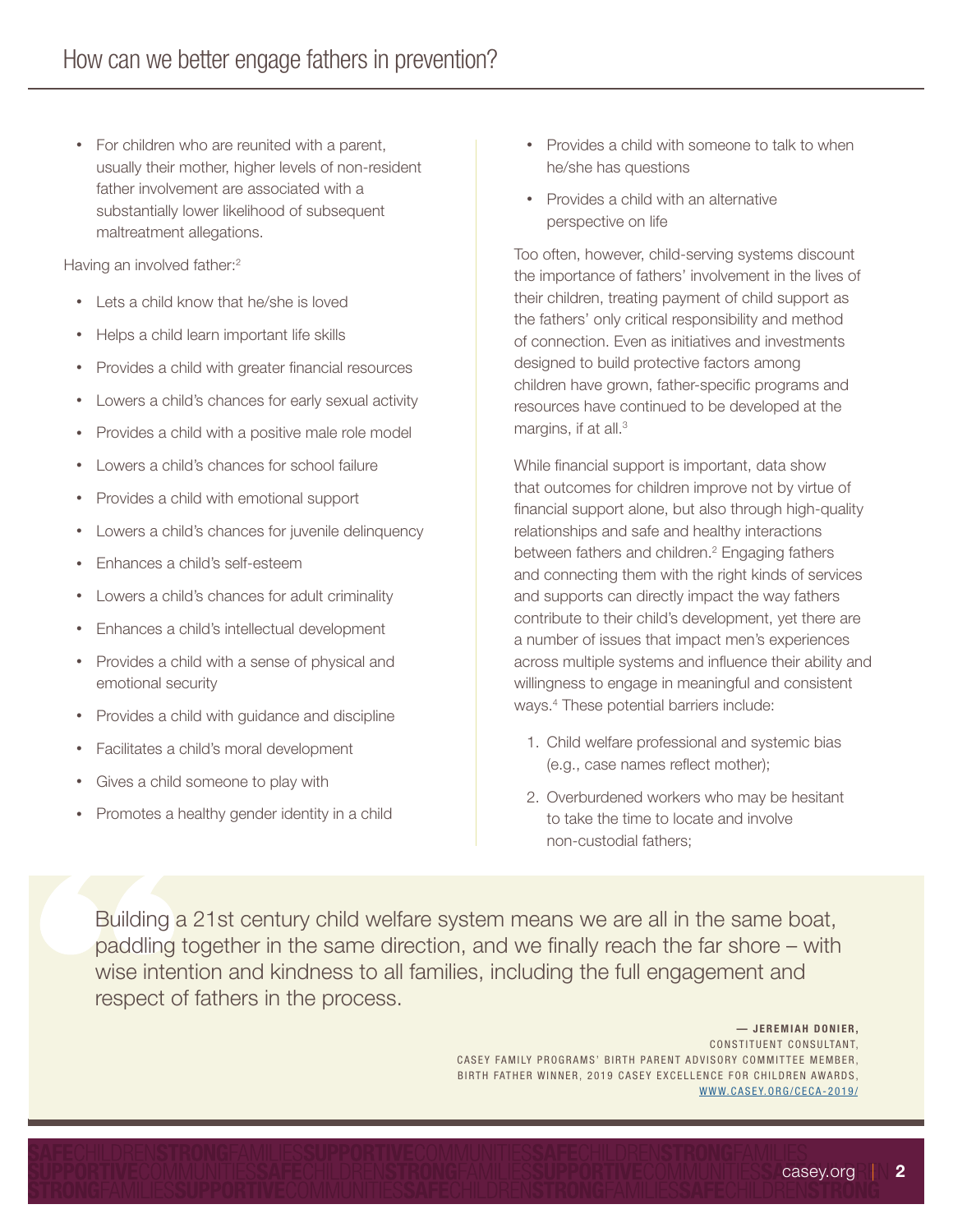- 3. Mothers' gate-keeping;
- 4. Characteristics of non-custodial fathers that make them less accessible (i.e., incarceration, homelessness, impairment by substance abuse, military enlistment, etc.);
- 5. Lack of father-specific services and supports;
- 6. Child welfare professionals' reluctance to involve male perpetrators in planning and service delivery; and
- 7. Dynamics around domestic violence.5

## Strengthening father engagement across the child welfare system

The sections that follow offer a selection of strategies and resources to support fatherhood initiatives and interventions in the context of child welfare and prevention of maltreatment.

### Organizational assessment and planning for enhanced father involvement

Several resources have been created to help guide the development of fatherhood approaches and initiatives in child-serving systems. A Guide for Father [Involvement in Systems of Care](https://www.air.org/sites/default/files/downloads/report/AIR_Fatherhood_Guide_061413_0.pdf) highlights a range of organizational efforts, outreach and engagement activities, and programming and training interventions to support father involvement. It also provides tips regarding special populations, such as young fathers, grandfathers, fathers who are involved with child welfare, have substance use issues, or are incarcerated, LGBTQ fathers, and fathers from diverse cultures. The National Responsible Fatherhood Clearinghouse's [Responsible Fatherhood Toolkit](https://www.fatherhood.gov/toolkit/home) offers a framework and activities for building and sustaining responsible fatherhood programs, including for special topics such as fathers of children with special needs, fatherhood issues in the context of the child welfare system, cultural competence issues, non-residential fathers, young fathers, and fathers navigating incarceration and re-entry.

#### Dedicated staff to support fathers

To nurture father engagement at all stages of a child and family's involvement with the child welfare system, some agencies have developed positions to provide specialized support and services for fathers. At the Allegheny County (Pennsylvania) Department of Human Services' Office of Children, Youth and Families, [father engagement specialists](http://www.county.allegheny.pa.us/Human-Services/Programs-Services/Children-Families/Especially-for-Fathers.aspx) (FES) are available to work with fathers one-on-one to help support closer relationships with their children, families and communities. Father engagement specialists are not caseworkers, but work alongside caseworkers: they have the flexibility to meet fathers at times and locations that are convenient for them, and to work on specific issues that may be deemed important to the father. They may be assigned to or requested by fathers.

#### Father search and engagement

Effectively locating and engaging fathers in the context of child welfare includes the development and implementation of a robust family search and engagement framework, including identification, making initial contact, family group conferencing, assessment, and safety and permanency planning. For more information, please explore [What are some](https://www.casey.org/family-search-engagement/)  [examples of effective family search and engagement?](https://www.casey.org/family-search-engagement/)

Provider networks focused on fathers Allegheny County's Department of Human Services offers fatherhood programming through its network of [Family Support Centers,](http://www.alleghenycountyfamilysupport.org/) and the [Fathers Collaborative](https://www.aiu3.net/Page/2469)  [Council of Western Pennsylvania.](https://www.aiu3.net/Page/2469) In 2016, the Indiana **Department of Child Services** issued a request for proposals to [build its network of providers](https://www.in.gov/dcs/3424.htm) to implement fatherhood programming offering assistance and support to fathers whose children are involved with DCS. Following provider selection, [fatherhood service](https://www.in.gov/dcs/files/Father Engagement Service Standard- updated 8-16-16.pdf)  [standards](https://www.in.gov/dcs/files/Father Engagement Service Standard- updated 8-16-16.pdf) were implemented to support providers in working actively with DCS employees to successfully engage fathers in services to improve their children's safety, stability, well-being, and permanency, as well as assist fathers in strengthening their relationships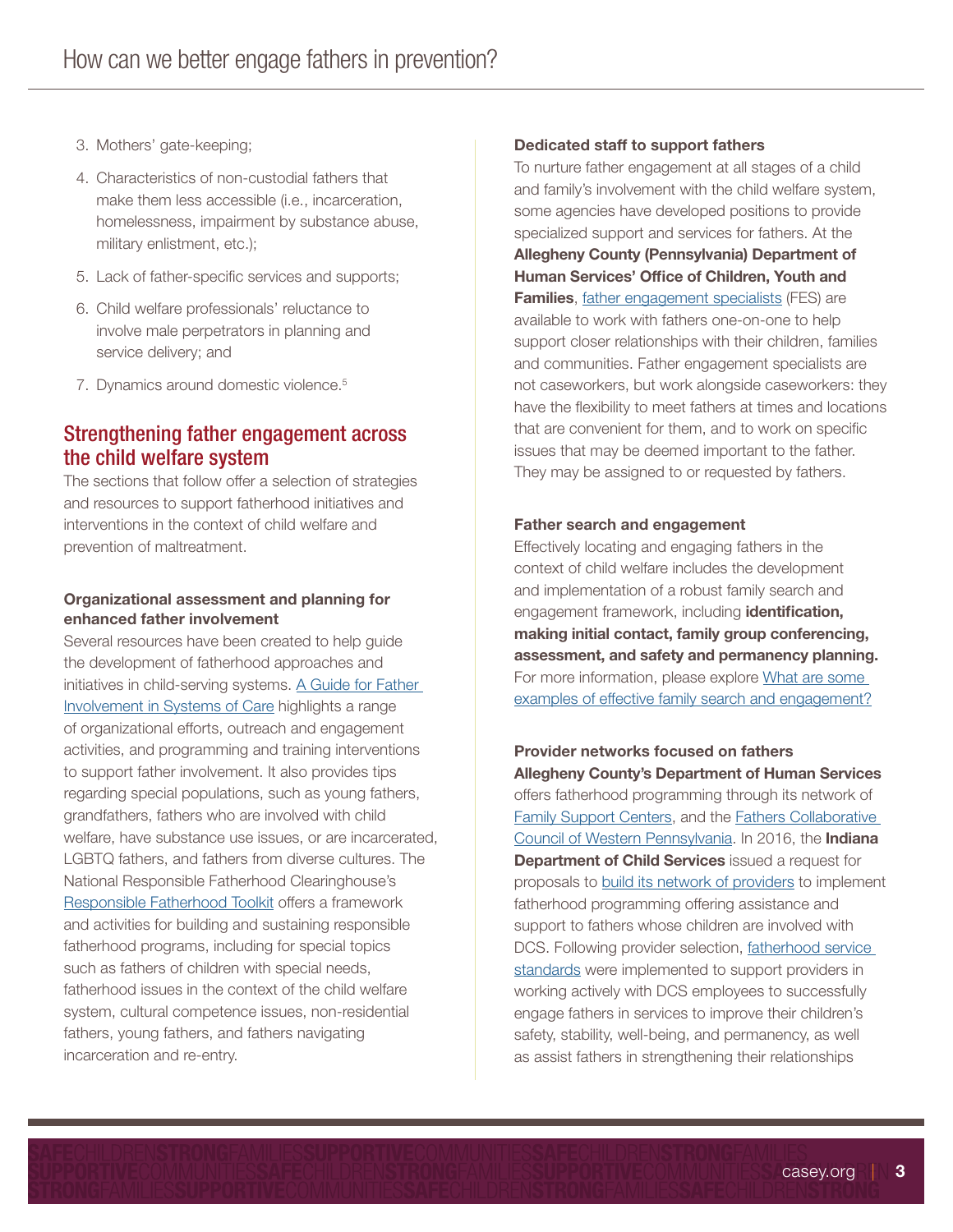with their children and promote positive relationships between families and their case managers.

#### Home visiting with fathers

Home visiting programs tend to focus on pregnant women and mothers of young children; however, some home visiting programs have begun to recognize the important role fathers play in children's lives, implementing strategies to better engage fathers in these important services. In 2015, the Urban Institute conducted in-depth qualitative interviews across five home visiting sites with more than 40 fathers, to better understand how home visiting programs engage fathers, what fathers' experiences have been in those programs, and the perceived benefits of fathers' participation.<sup>6</sup> Key findings included:

- Home visiting programs implement different approaches to engage fathers. Some programs include fathers in home visits that target mothers, whereas other programs provide separate home visits for mothers and fathers.
- Some programs have broader fatherhood programs that include peer support groups and outings as well as events with other participating families. Participation in group activities complements one-on-one home visits, and home visits with mothers are also used as an opportunity to recruit fathers for separate fatherhood program activities.
- Programs implement multiple strategies to reach fathers and keep them engaged. Programs encourage fathers' participation by offering separate home visits; assigning home visitors who best fit the fathers' needs; tailoring the content of activities to be hands-on and specific to fathers' needs; and providing incentives, such as free diapers and gift cards. Home visitors engage fathers by connecting with them as trusted mentors and advocates, being persistent but patient and nonjudgmental, and being flexible and accommodating fathers' schedules.
- Home visitors face challenges recruiting and **engaging fathers.** Working fathers and fathers who live separately from children often cannot participate in home visits. Some mothers and grandparents prevent the fathers' participation. Teen parents are particularly hard to serve, because of their level of maturity and unstable relationships.
- Fathers report the benefits of participation in home visits and other program activities. They report improving their parenting skills, learning to manage their anger and communicate better with partners, and gaining access to employment and referrals to community services.

In 2016, Texas Department of Family and Protective Services contracted with the Child and Family Research Partnership to conduct the Father Participation and Retention Evaluation, which examined whether fathers' involvement in home visiting programs in Texas was related to length of enrollment and engagement. Findings indicated that **families whose fathers** participated in at least one home visit were enrolled for an average of 17.2 months, nearly seven months longer than the average 10.6-month enrollment of families whose fathers did not participate in any home visits.

#### Fatherhood education and training

Fatherhood training programs typically focus on helping fathers play a positive role in the lives of their children, which includes the provision of emotional and material supports. Programs typically teach parenting and co-parenting skills and provide assistance to help fathers improve their economic stability.<sup>7</sup> A systemic review of the research on 70 responsible fatherhood and other family-strengthening programs found that the programs primarily delivered parent education through curriculum-based group sessions offering knowledge- and skill-building activities to improve father-child interaction, and focus on: appropriate discipline; play skills; encouragement of children's self-expression; and knowledge of child development.<sup>8</sup>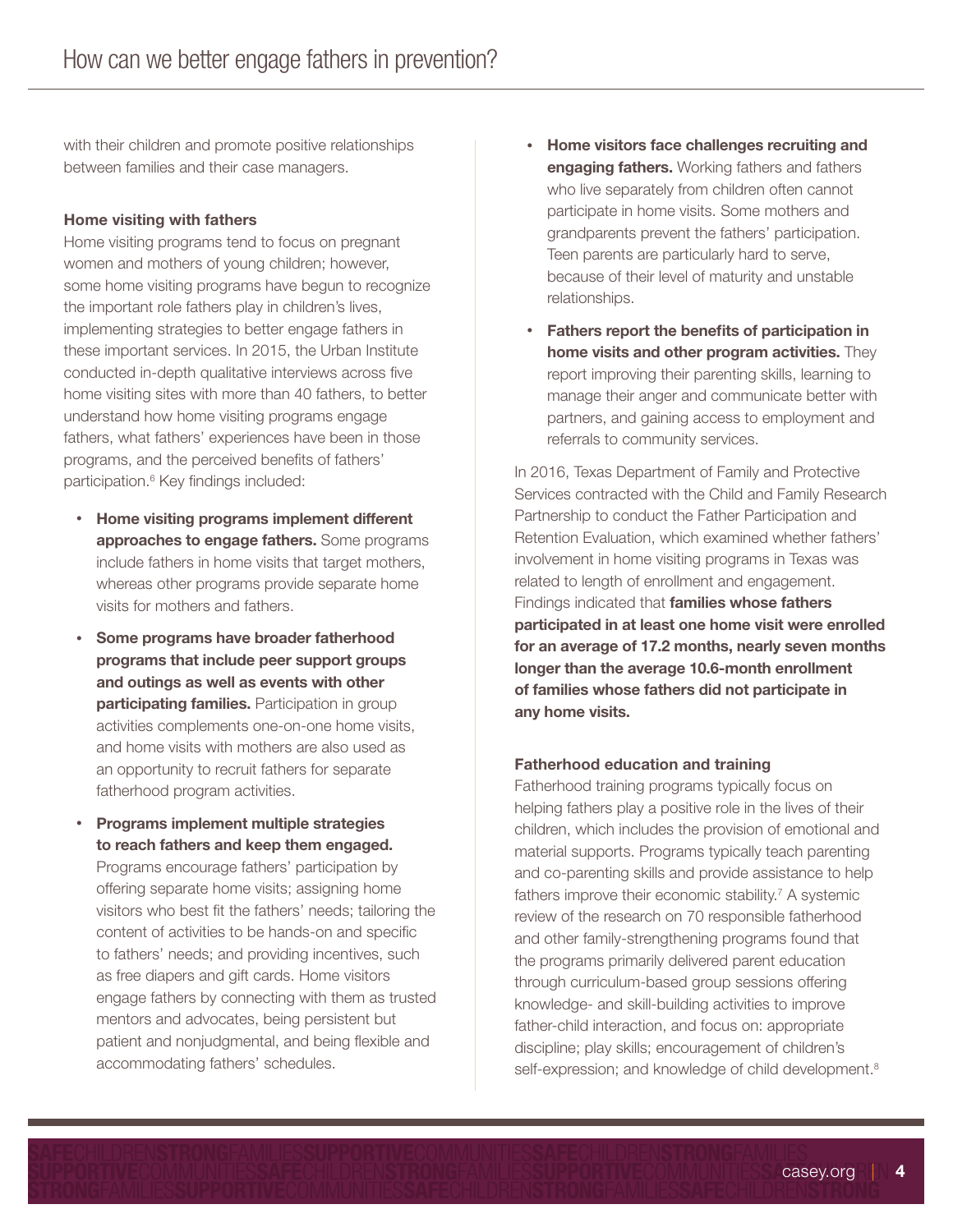A number of counties in California, including Contra Costa County Children and Family Services, have been implementing SFI. An evaluation found that, as a result of the intervention:

- 1. Families and children were healthier when fathers became more involved with parenting and were working with mothers as co-parents and partners;
- 2. Parents experienced reduced stress and anxiety and were more satisfied with their relationships; and,
- 3. Children were less hyperactive and aggressive.
	- - [Engaging Fathers as a Strategy for Child](https://mackcenter.berkeley.edu/sites/default/files/chi-2016-05-06/CHI/TOC-CHI-120.pdf)  [Welfare Practice](https://mackcenter.berkeley.edu/sites/default/files/chi-2016-05-06/CHI/TOC-CHI-120.pdf)

[Supporting Father Involvement](http://www.cebc4cw.org/program/supporting-father-involvement/) (SFI) is rated by the California Evidence-Based Clearinghouse as supported by research evidence. The curriculum targets five aspects of family life for intervention to enhance fathers' involvement: (1) both partners' individual well-being; (2) the quality of the relationship between the parents; (3) the quality of relationship between parent and child; (4) breaking negative cycles across generations; and (5) coping with life stress and enhancing social support. Group training sessions with four to eight couples or 10 to12 fathers follow the curriculum but include open-ended discussion of personal and family issues. Leaders are trained mental health professionals, and cultural sensitivity is maintained in intervention approach, language, and curriculum materials. Meetings are held at dinnertime to meet the schedules of working families. Food and childcare are provided, along with case management, for all families enrolled in the program.

In 2015, the Prevention and Early Intervention (PEI) Division of the Texas Department of Family Protective Services (DFPS) launched the [Fatherhood EFFECT](https://childandfamilyresearch.utexas.edu/breaking-cycle-becoming-better-fathers-through-supportive-fatherhood-programs-texas) program —Educating Fathers for Empowering **Children Tomorrow** — to encourage and support healthy father engagement by providing evidence-based fatherhood programs in various agencies and communities across the state. The evaluation found that fathers who attended EFFECT programs find great value in them: "The support they find among other fathers, the guidance they receive from the program facilitators, and the community resources and supports that they access keep fathers coming back. Fathers report knowing how to communicate better with their children and the mother(s) of their children, and having an increased sense of confidence and efficacy as a father."9

## Resource hub for fathers and staff working to support them

Some jurisdictions have created dedicated space on their websites offering a range of resources for fathers and to support staff working with fathers. For example, the Texas Department of Family and Protective **Services** (DFPS) offers a web section on responsible fathering, regularly updates a [programming and](http://www.dfps.state.tx.us/Doing_Business/Purchased_Client_Services/Regional_CPS_Contracts/documents/Fatherhood_Resources.pdf)  [resource list,](http://www.dfps.state.tx.us/Doing_Business/Purchased_Client_Services/Regional_CPS_Contracts/documents/Fatherhood_Resources.pdf) and maintains a [list of tip sheets](https://www.dfps.state.tx.us/Child_Protection/Family_Support/Fathering_Resources.asp) for staff and providers to share with fathers:

- [Father's Toolkit](https://www.dfps.state.tx.us/Child_Protection/Family_Support/documents/Fathers_Toolkit-ENG.pdf)
- [Playing with Children](https://www.dfps.state.tx.us/Child_Protection/Family_Support/documents/fathers_playing.pdf)
- [Advice to Fathers Who Are Out of the Home](https://www.dfps.state.tx.us/Child_Protection/Family_Support/documents/fathers_advice.pdf)
- [Ten Ways to Be a Better Dad](https://www.dfps.state.tx.us/Child_Protection/Family_Support/documents/fathers_ten_ways.pdf)
- [Caring for New Moms](https://www.dfps.state.tx.us/Child_Protection/Family_Support/documents/fathers_tips_new_moms.pdf)
- [It's a Matter of Pride: Being a Good Role Model](https://www.dfps.state.tx.us/Child_Protection/Family_Support/documents/fathers_tips_dads_role.pdf)
- Re-Connecting with Your Kids [After A Long Absence](https://www.dfps.state.tx.us/Child_Protection/Family_Support/documents/fathers_absence.pdf)
- [Tips from a Father in Prison](https://www.dfps.state.tx.us/Child_Protection/Family_Support/documents/fathers_prison.pdf)